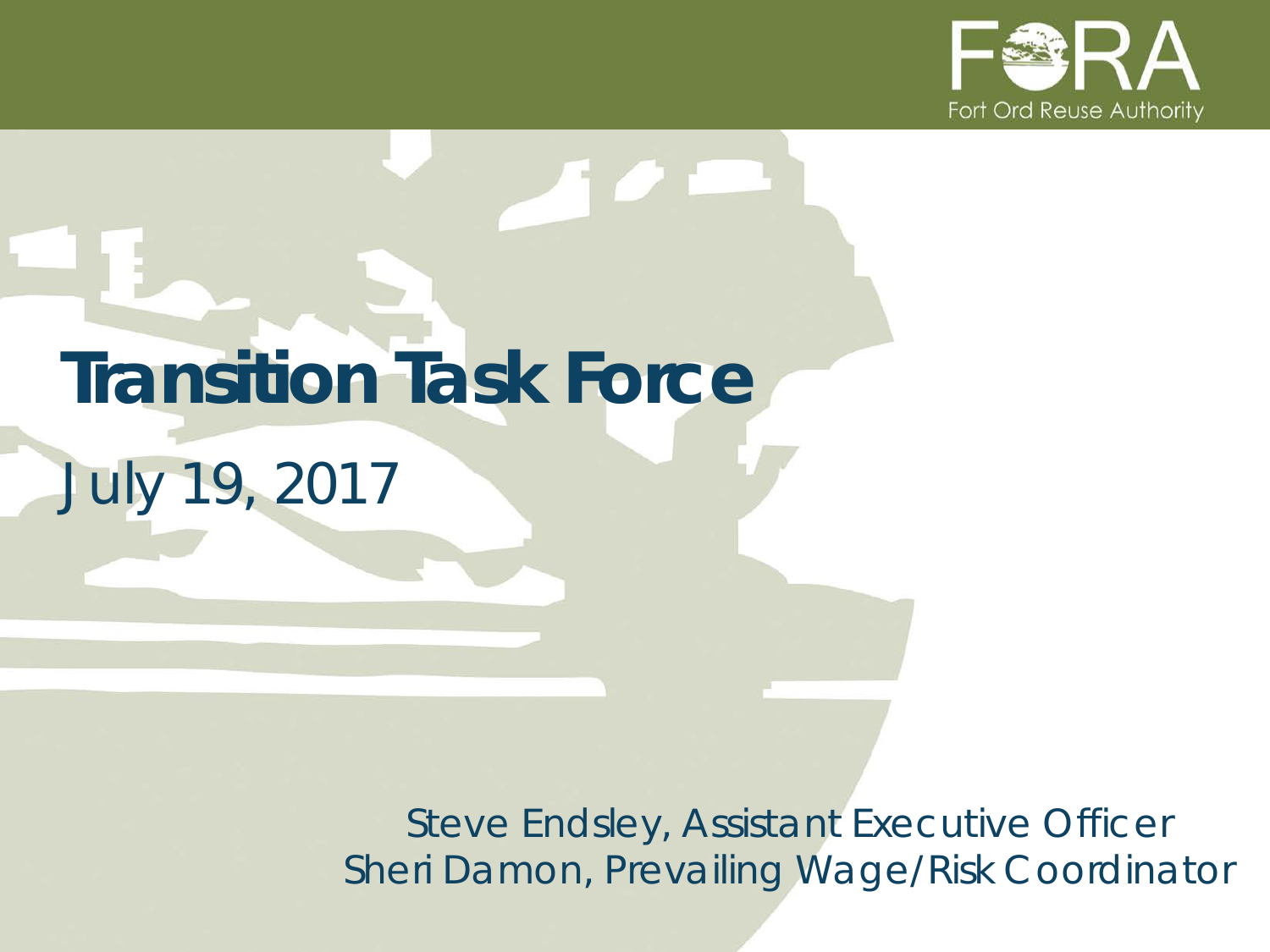# **Overview**



- **Task 1: Obligation/Liability Distribution Methodology**
	- Goals
	- *Fair and Equitable*
	- Methodology
	- *Target Completion: July 1*
- **Task 2: Infrastructure Assignment/Priorities** 
	- *Target completion: August 1*
- **Task 3: Financing**
	- *Target completion: September 1*
- **Task 4: Organizational**
	- *Target completion: October 1*

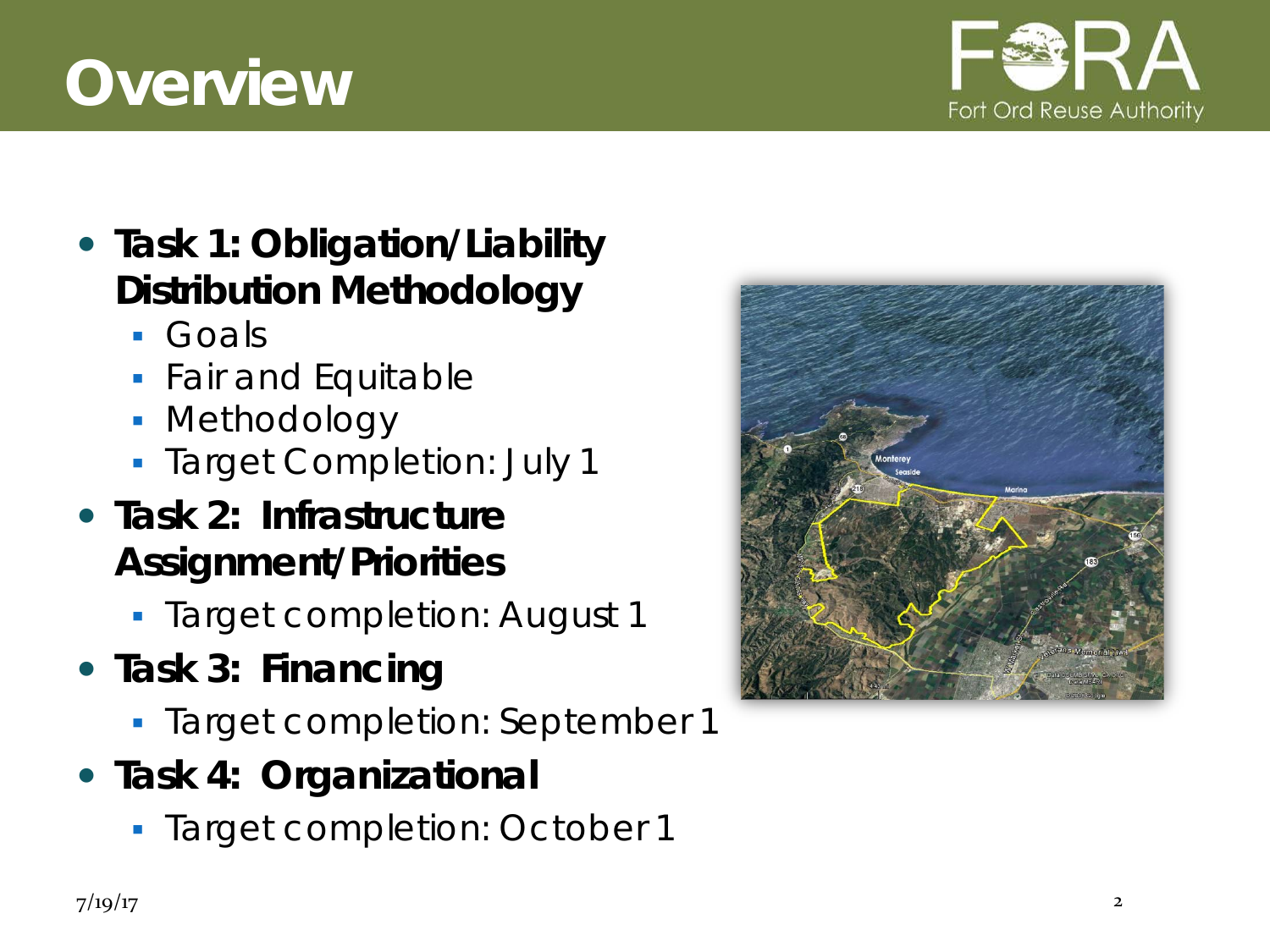# **Goals**



### **Land Use Authorities:**

- **Implement BRP Economic Recovery**
- **Implement BRP Mitigations,** *including but not limited to, affordable housing and/or jobs/housing balances*
- **Collaborate to Maximize/Leverage** Regional Resources
- Commit to Fair and Equitable Distribution and Contribution

## **FORA:**

- **Implement recovery/mitigation/** building removal prior to sunset
- **Minimize successor liability**

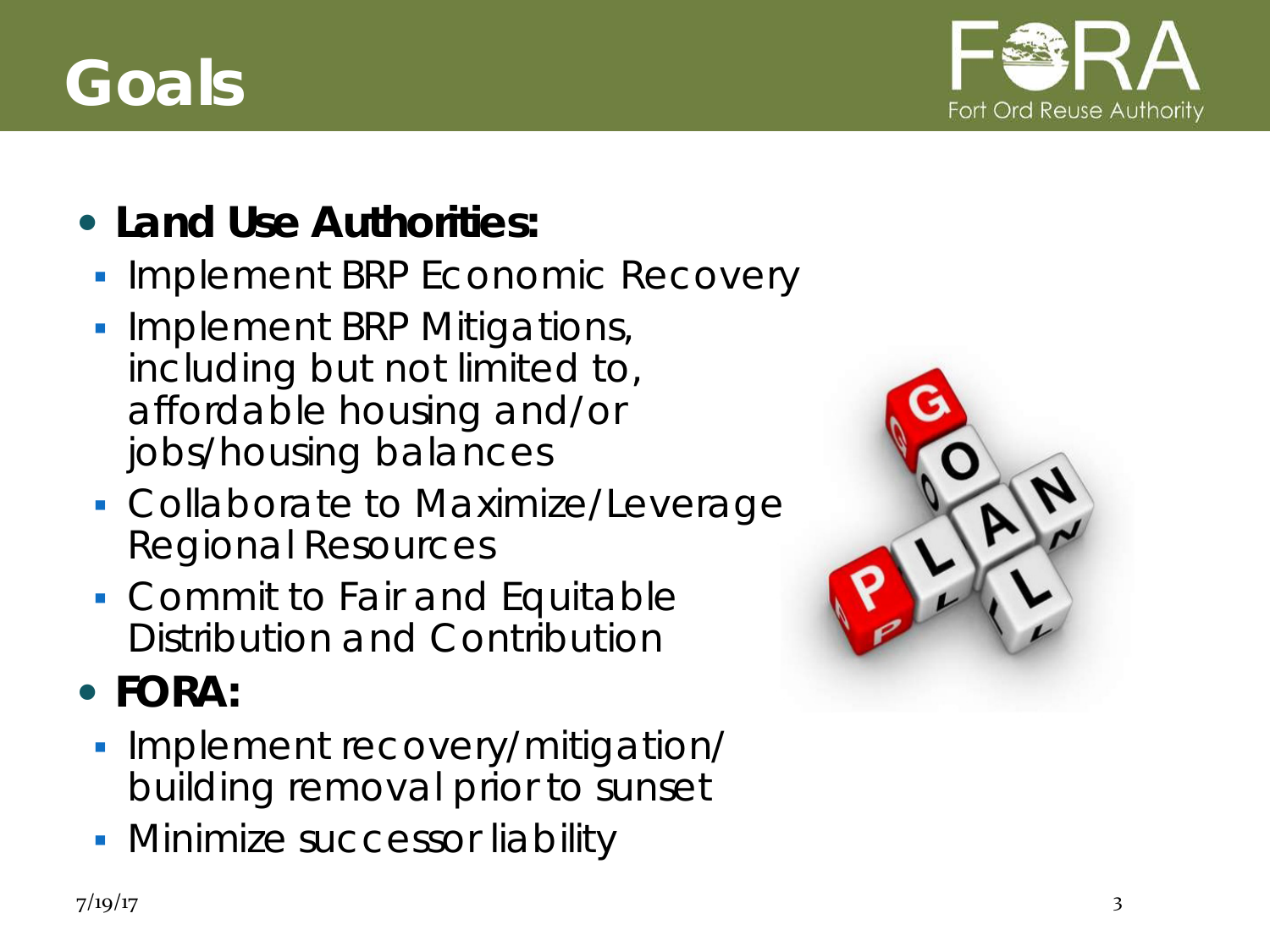## **Methodology Comparison**



|                           | <b>New</b><br><b>Residential</b> | <b>Future Buildout</b> | Water<br><b>Allocation</b> | <b>Acreage</b> | <b>Voting</b> |
|---------------------------|----------------------------------|------------------------|----------------------------|----------------|---------------|
| Carmel                    |                                  |                        |                            |                | 8%            |
| County                    | 18%                              | 16%                    | 21%                        | 52%            | 23%           |
| <b>CSUMB</b>              |                                  | 0%                     | $0\%$<br>0%                |                | 0%            |
| Del Rey<br>Oaks           | 13%                              | 13%                    | 7%                         | 5%             | 8%            |
| <b>Marina</b>             | 36%                              | 37%                    | 39%                        | 24%            | 15%           |
| Monterey                  |                                  | 0%                     | 2%                         | 2%             | 8%            |
| Pacific<br>Grove          |                                  |                        |                            |                | 8%            |
| Salinas                   |                                  |                        |                            |                | 8%            |
| <b>Sand City</b>          |                                  |                        |                            |                | 8%            |
| Seaside                   | 28%                              | 29%                    | 30%                        | 18%            | 15%           |
| <b>UC</b><br><b>MBEST</b> | 5%                               | 5%                     | $\overline{0}$             | 0%             | 0%            |
| <b>Totals</b>             | 100%                             | 100%                   | 100%                       | 100%           | 100%          |

7/19/17 4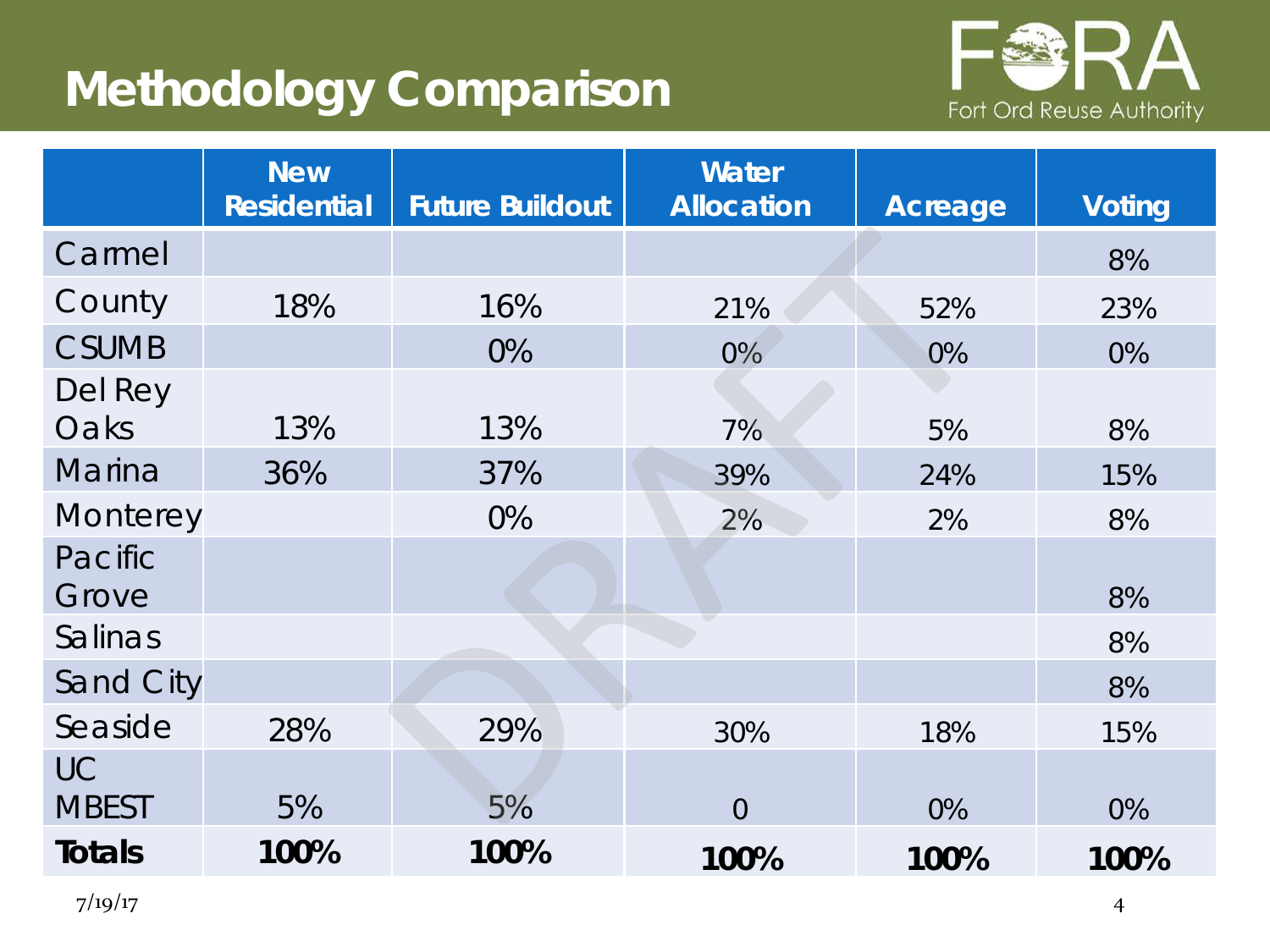

- 1. Form Consensus and Adopt Goals
- 2. Use **Future Buildout Percentage for Real Property** based Obligation/Liabilities
- 3. Use **Voting Percentage for Non-Real Property**  Administrative Obligation/Liabilities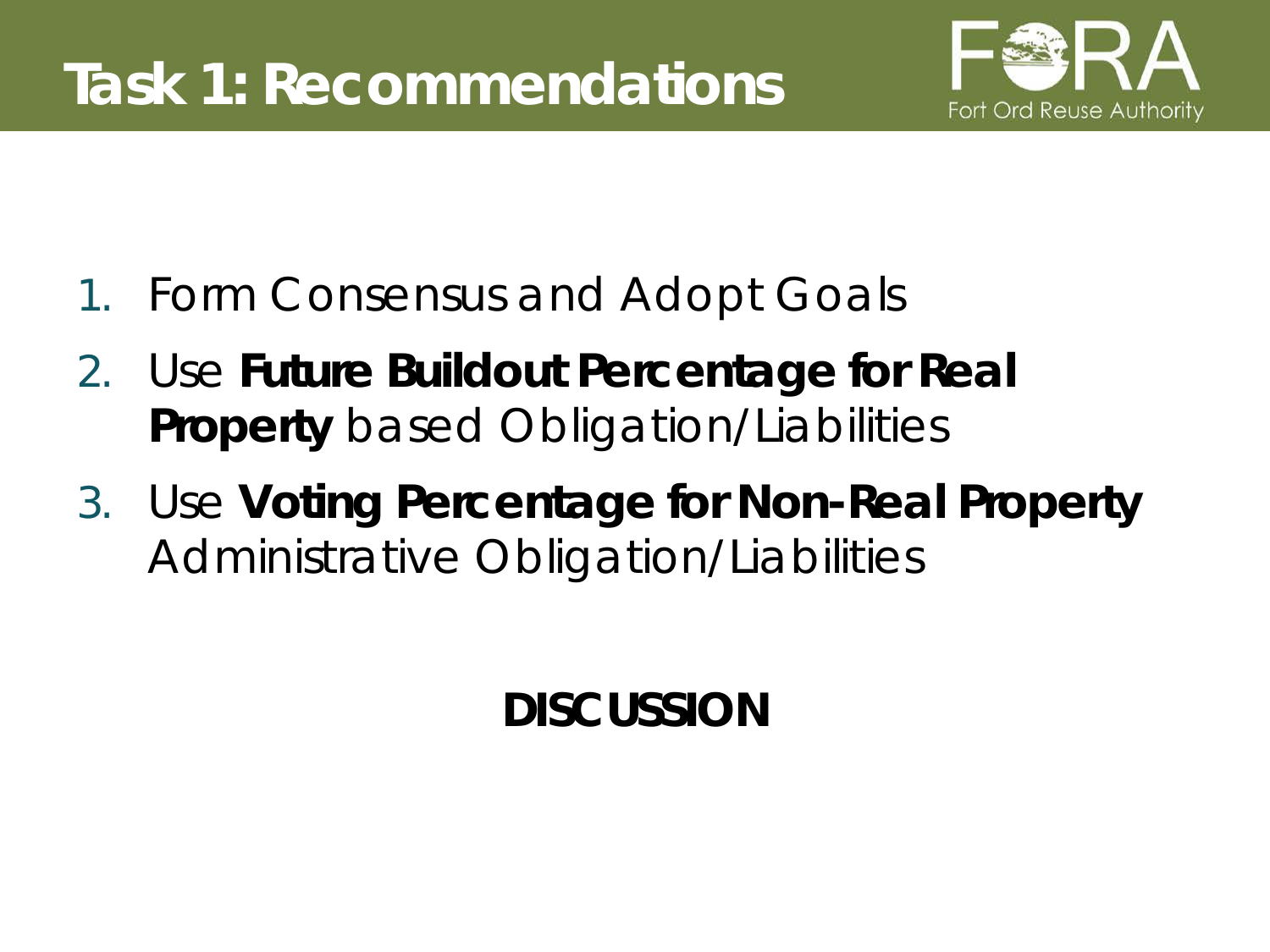

## Infrastructure Improvements: Assignment, Coordination, Modification, and Implementation

*Target consensus date: August 1, 2017*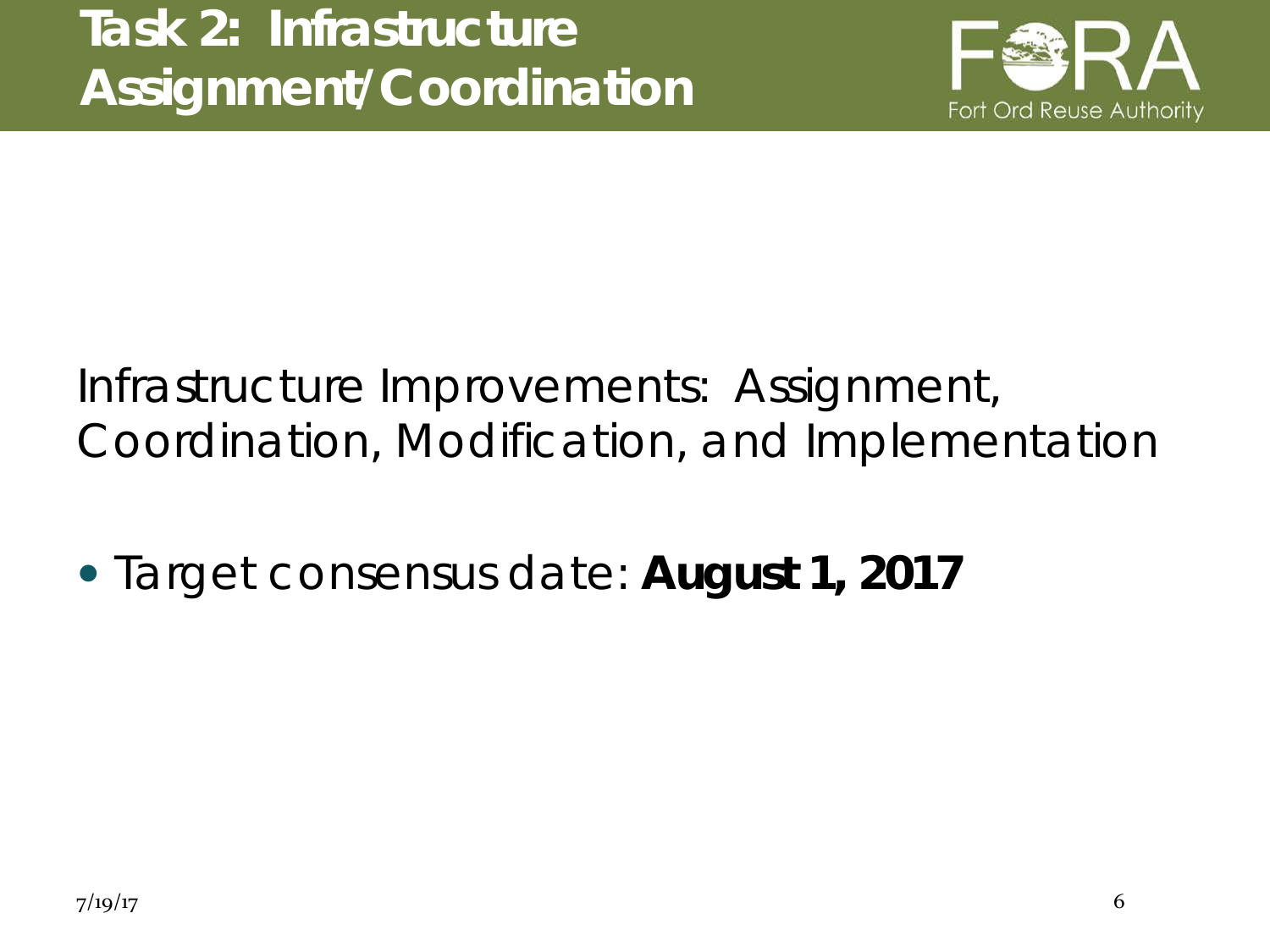## **Transition Summary**



| <b>Assignments</b><br><b>Major Obligations</b> |                                                                                           | 2020      | 2028           |
|------------------------------------------------|-------------------------------------------------------------------------------------------|-----------|----------------|
| <b>Expenses</b>                                |                                                                                           |           |                |
| Transportation/Transit                         | Jurisdictions - On-site and Off-site<br>projects; TAMC - Regional Projects<br>and Transit | \$115.5M  | $\Omega$       |
| <b>Water Augmentation</b>                      | MCWD/MRWPCA                                                                               | \$17.8M   | $\overline{0}$ |
| Habitat Management                             | Fort Ord Habitat Cooperative (JPA)                                                        | \$46.2M   | $\overline{0}$ |
| Sub-Total                                      |                                                                                           | \$179.5M  | $\bf{0}$       |
| <b>ESCA Program</b>                            | New JPA or County                                                                         | $$7-10M*$ | $\overline{0}$ |
| Total                                          |                                                                                           | \$189.5M  | \$0M           |

| Revenues             |                                                                                    |  |
|----------------------|------------------------------------------------------------------------------------|--|
| <b>CFD</b>           | Unassignable (Jurisdictions can enact new fees)<br>May be amended by resident vote |  |
| Land Sales           | Land sales revenues to jurisdictions                                               |  |
| Property Tax Formula | Different Property Tax Formula by Jurisdiction                                     |  |
| 7/19/17              |                                                                                    |  |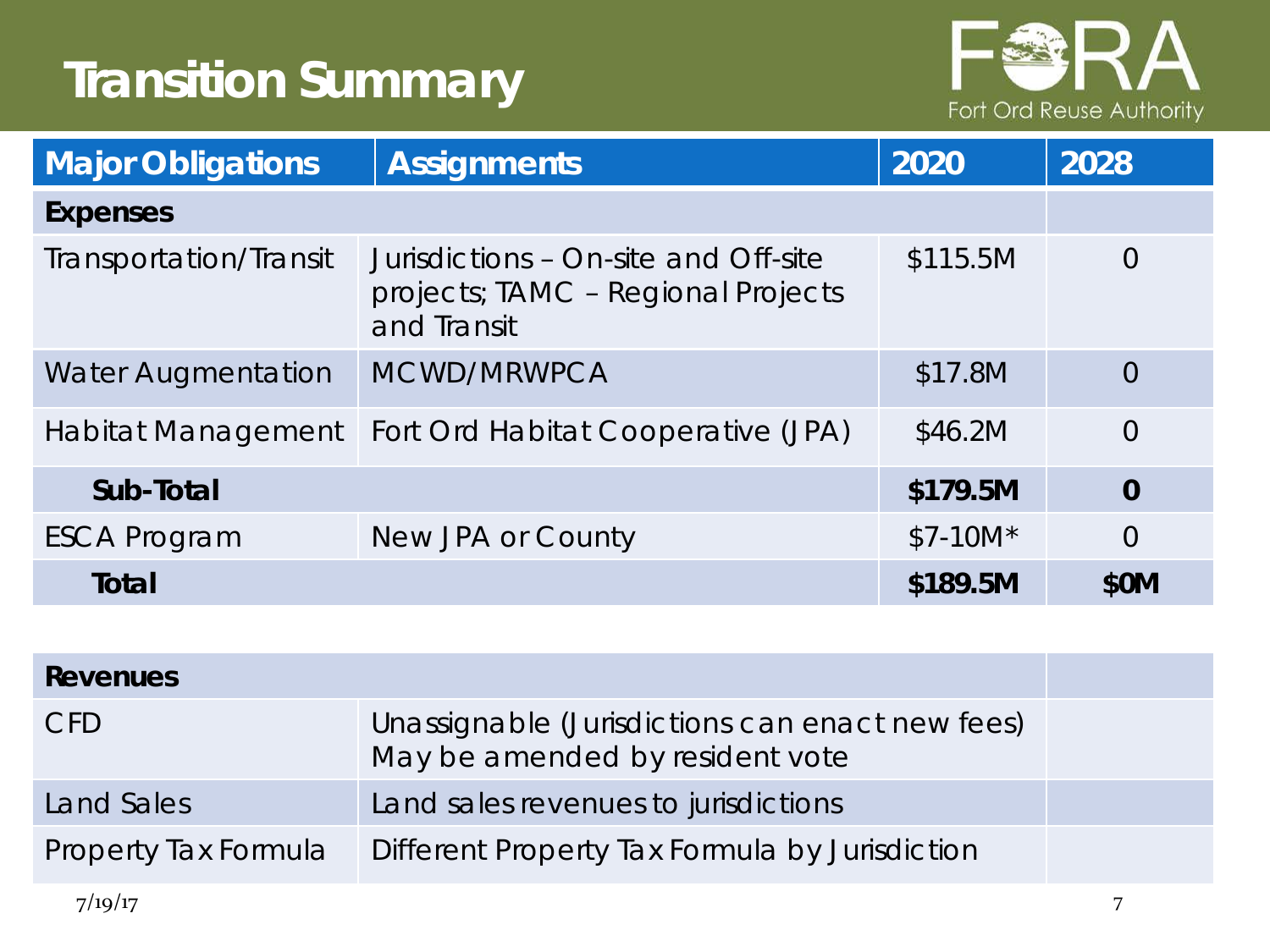#### **Potential Infrastructure Assignment/Coordination**



|                       | <b>Off-Site Improvements</b> |                                      |               |            |                     |                                       |
|-----------------------|------------------------------|--------------------------------------|---------------|------------|---------------------|---------------------------------------|
|                       | Proj#                        | Description                          |               | Obligation | <b>ASSIGNMENT</b>   | <b>ESTIMATED</b><br><b>COMPLETION</b> |
| Monterey County1      |                              | Davis Rd north of Blanco             | \$            | 720,208    | <b>CO</b>           | 2025-2026                             |
| Monterey County2B     |                              | Davis Rd south of Blanco             |               | 12,733,317 | <b>CO</b>           | 2022-2023                             |
| Monterey County4D     |                              | Widen Reservation-4 lanes to WG      |               | 9,390,281  | <b>CO</b>           | 2025-2026                             |
| Monterey County4E     |                              | Widen Reservation, WG to Davis       |               | 4,978,440  | <b>CO</b>           | 2024-2025                             |
| <b>City of Marina</b> | $\overline{8}$               | <b>Crescent Ave extend to Abrams</b> |               | 399,475    | <b>MARINA</b>       | 2017-2018                             |
| City of Marina        | 10                           | Del Monte Blvd Extension             |               | 947,000    | <b>MARINA</b>       |                                       |
|                       |                              | <b>Subtotal Off-Site</b>             | \$            | 29,168,721 |                     |                                       |
|                       | <b>On-Site Improvements</b>  |                                      |               |            |                     |                                       |
|                       | Proj#                        | Description                          |               | Obligation |                     |                                       |
| <b>City of Marina</b> | FO <sub>2</sub>              | <b>Abrams</b>                        | $\frac{1}{2}$ | 1,127,673  | <b>MARINA</b>       | 2019-2020                             |
| City of Marina        | FO <sub>5</sub>              | 8th Street                           |               | 6,443,262  | <b>MARINA</b>       | 2021-2022                             |
| <b>FORA</b>           | FO <sub>6</sub>              | Intergarrison                        |               | 6,324,492  | CO                  | 2021-2022                             |
| <b>FORA</b>           | FO <sub>7</sub>              | Gigling                              |               | 8,495,961  | <b>SEASIDE</b>      | 2020-2021                             |
| <b>FORA</b>           | FO <sub>9</sub> C            | <b>GJM Blvd</b>                      |               | 1,083,775  | <b>DEL REY OAKS</b> | 2019-2020                             |
| City of Marina        | <b>FO11</b>                  | Salinas Ave                          |               | 4,510,693  | <b>MARINA</b>       | 2021-2022                             |
| <b>FORA</b>           | <b>FO12</b>                  | <b>Eucalyptus Road</b>               |               | 532,830    | <b>SEASIDE</b>      | 2018-2019                             |
| <b>FORA</b>           | FO <sub>13</sub> B           | Eastside Parkway                     |               | 18,611,779 | CO                  | 2024-2025                             |
| <b>FORA</b>           | <b>FO14</b>                  | South Boundary Road Upgrade          |               | 3,733,921  | <b>DEL REY OAKS</b> | 2019-2020                             |
|                       |                              | <b>Subtotal On-Site</b>              | \$            | 50,864,386 |                     |                                       |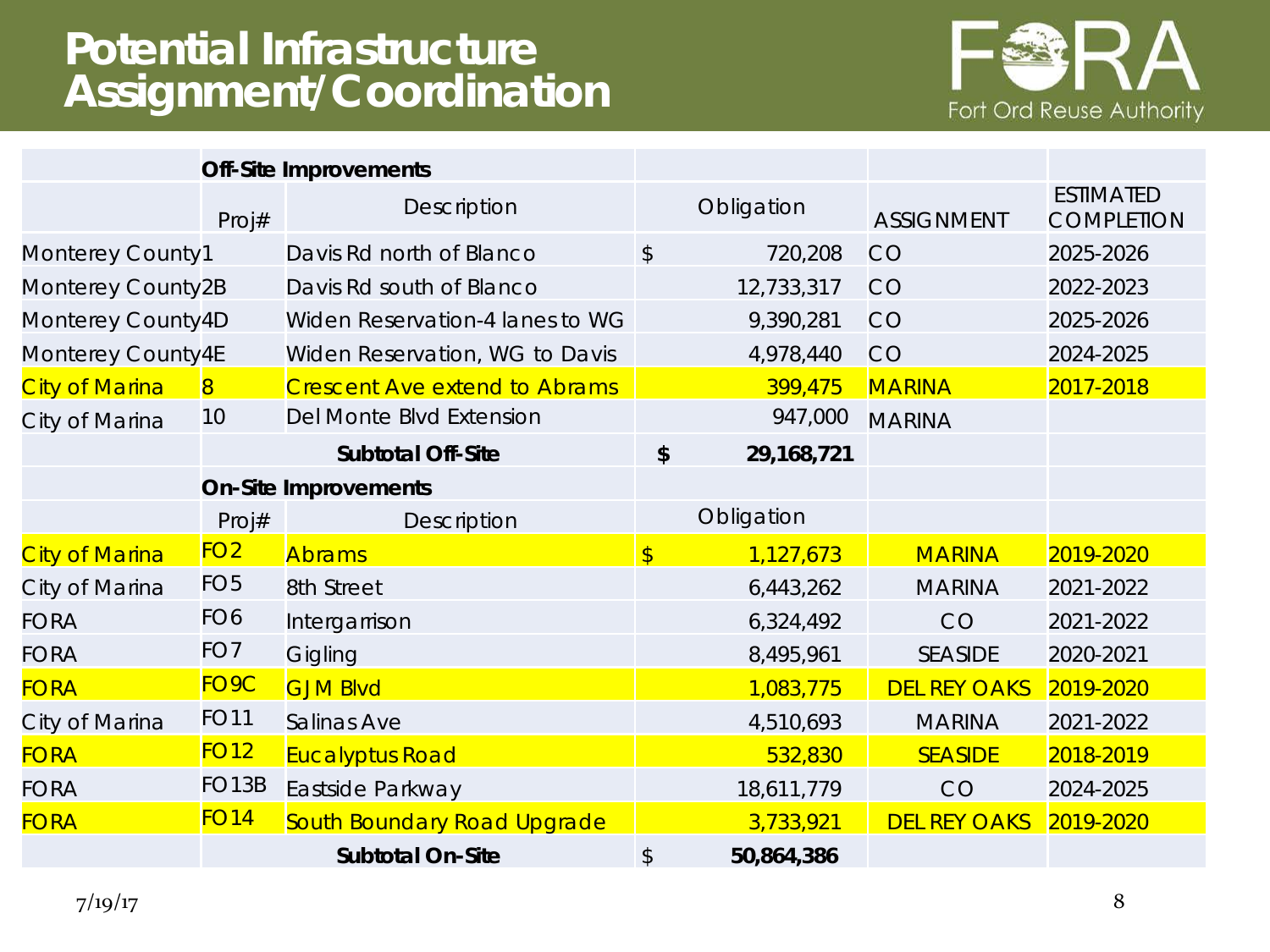# **Nexus v. FORA Fee**



#### **Transportation Obligation : 2017 Re-Allocation Study**

#### **Nexus**

Fort Ord Area's Obligation to Regional **Transportation** System (RTS)

**\$203 M**

## **FORA Fee**

Implementation Agreement **Distribution** 

Local Improvements Prioritized

**\$130M**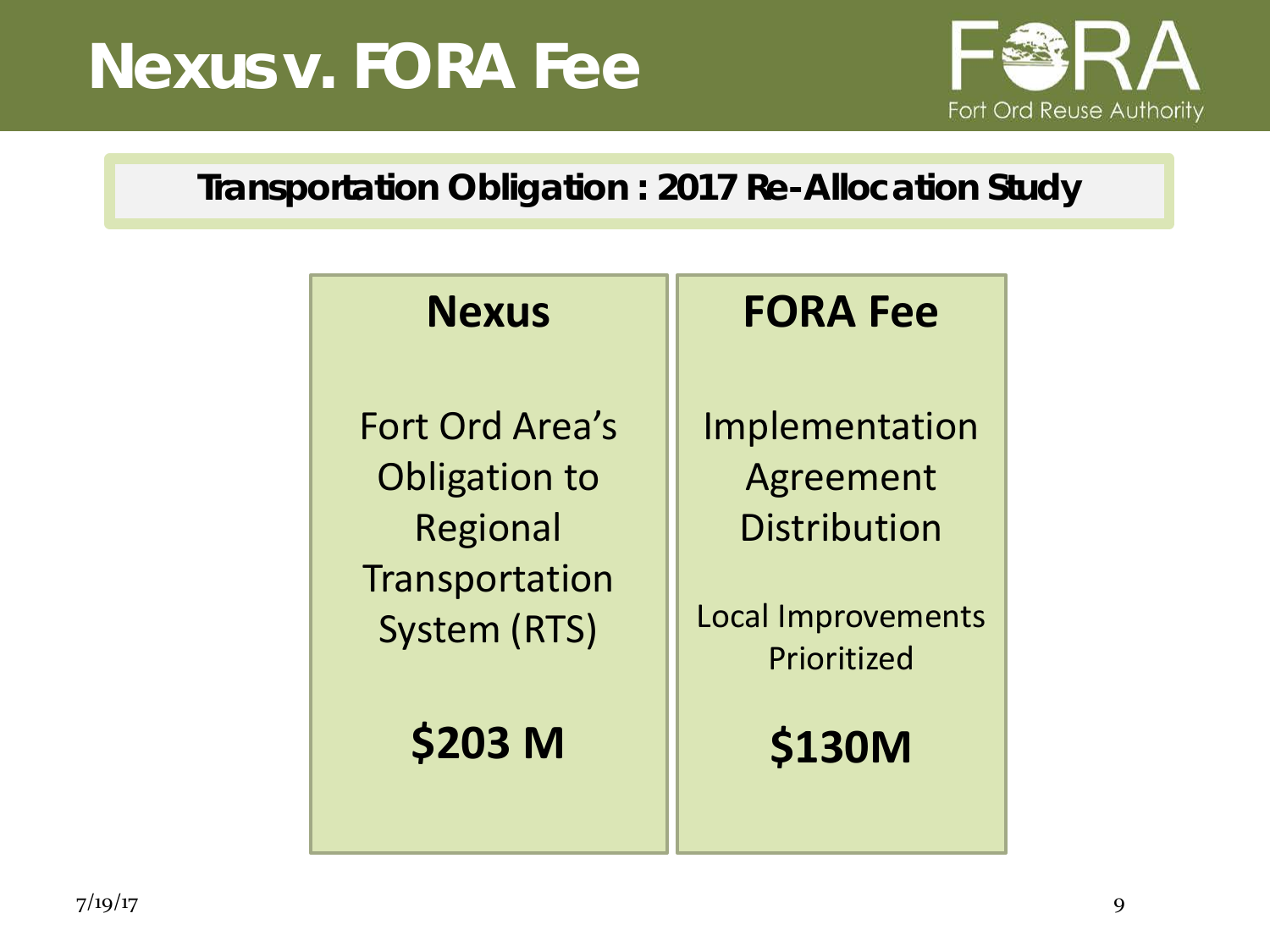

**Options**:

**Single Successor Agency JPA** assumes FORA Program at transition; Transition Plan with Jurisdictions on replacement revenue obligations and/*or legislation to extend FORA CFD and/or other regional powers.*  Avoids nexus issues.

**Multiple Agency Transfer**: FORA Program transferred to multiple agencies. Agreements with multiple agencies to address Nexus issues, CIP Assignment and timing of construction, Replacement Revenue Obligations.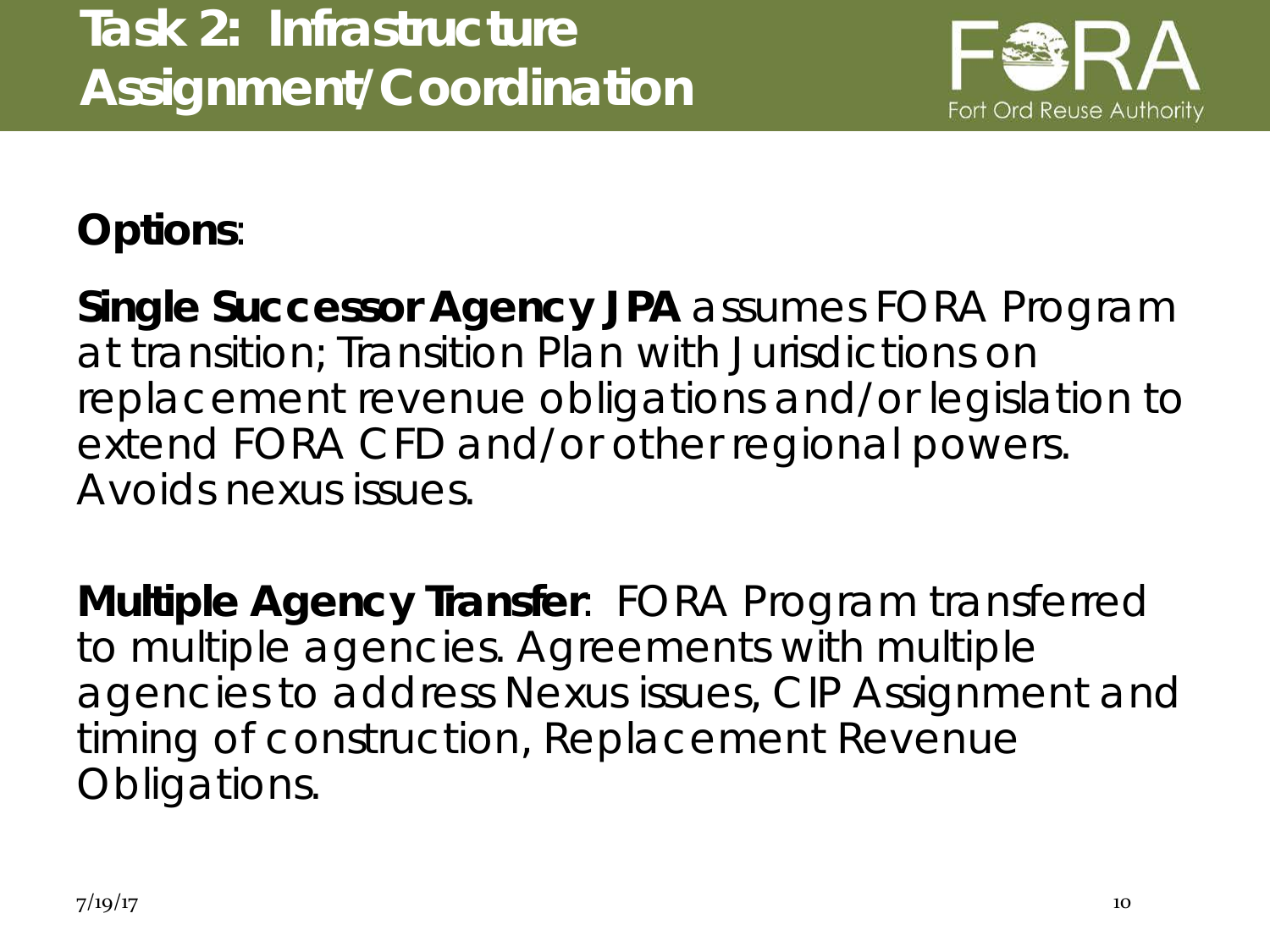



7/19/17 11 \*Potential Transfer Dates 2020/2028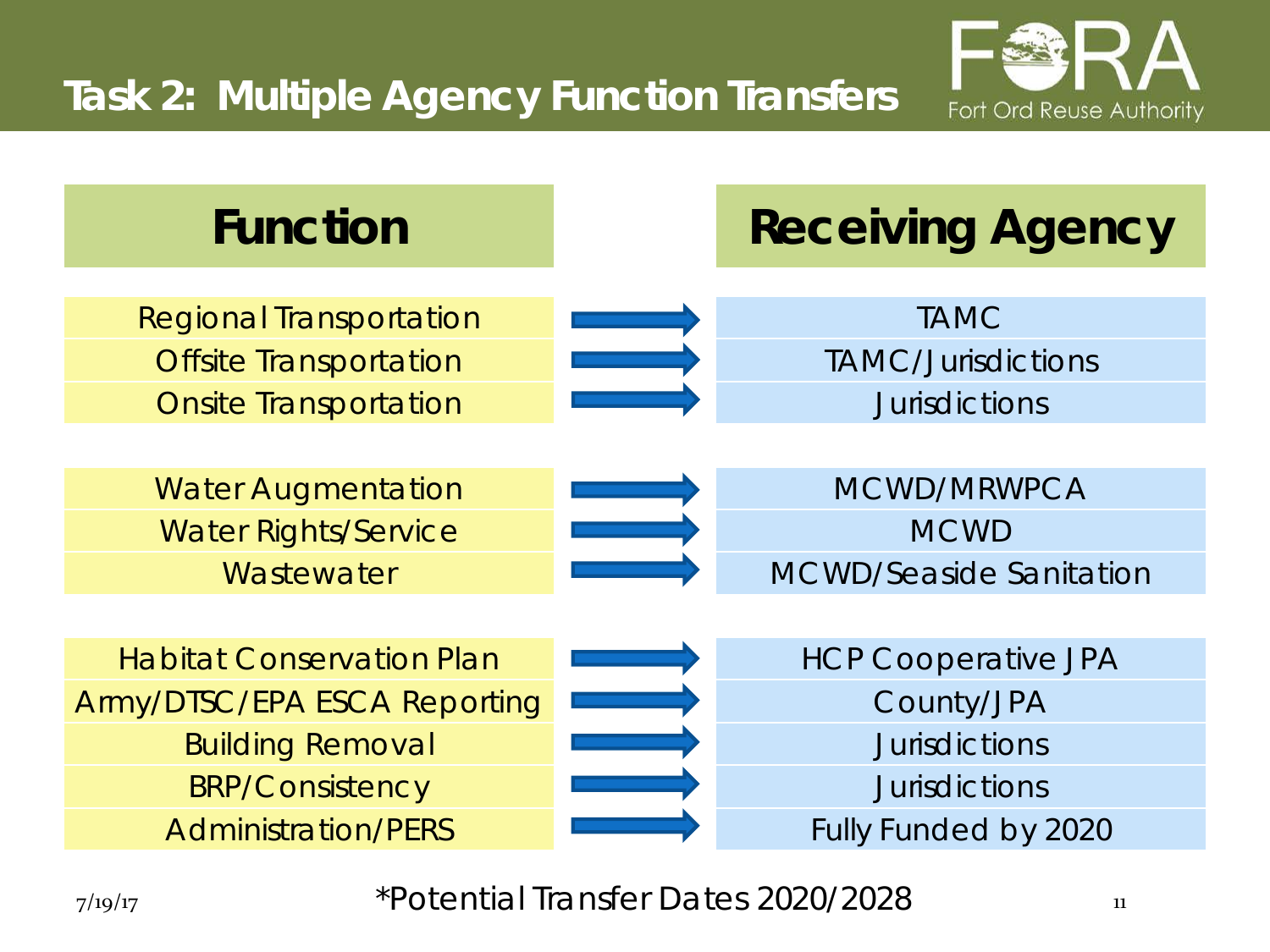## **Task 2: Single Agency Function Transfers**





7/19/17 12 \*Potential Transfer Dates 2020/2028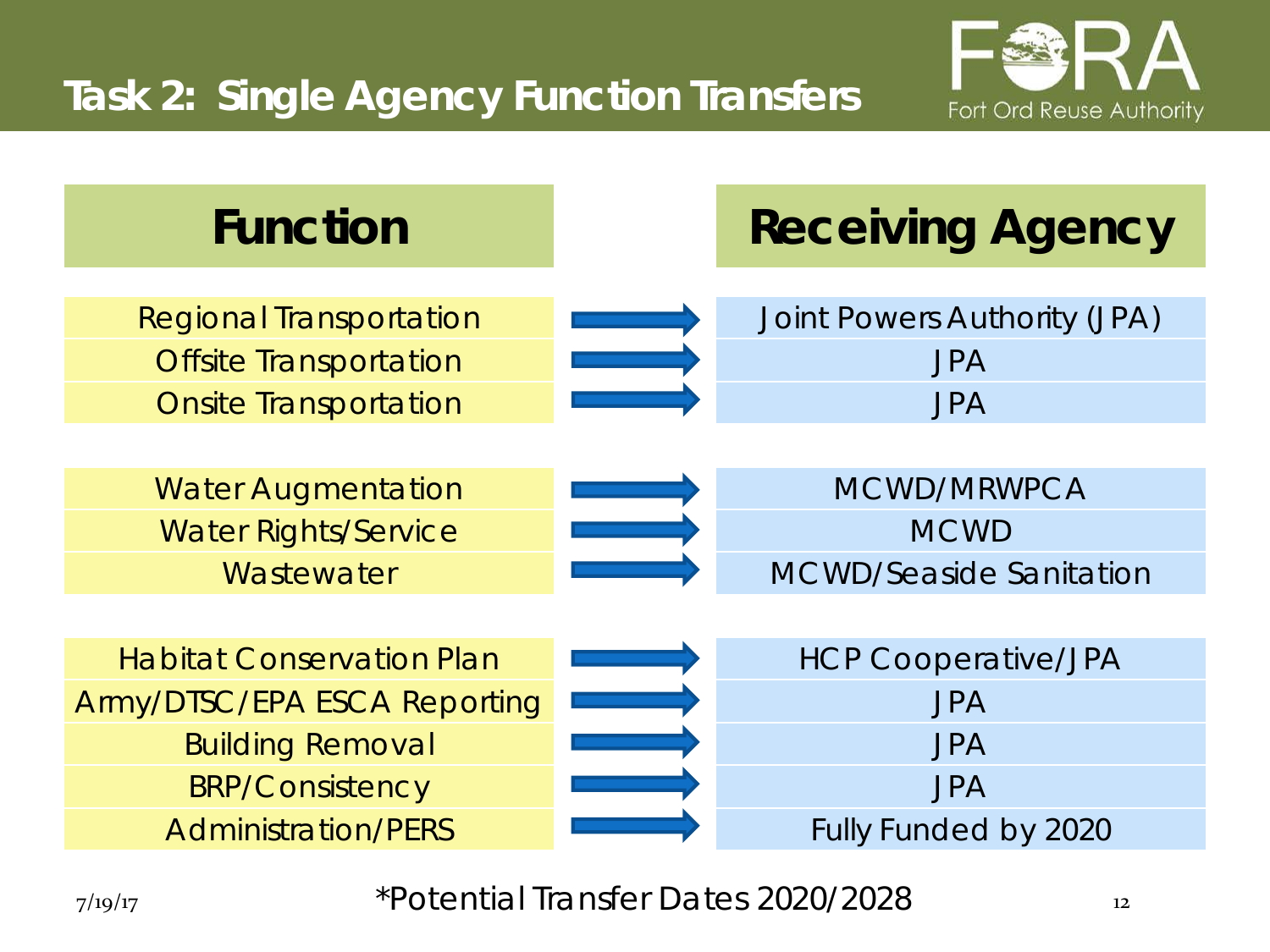

- Assign outstanding FORA program to Single Entity JPA and seek legislative authorization of FORA's powers to successor single entity.
- Seek legislation to extend FORA (Legislative Committee)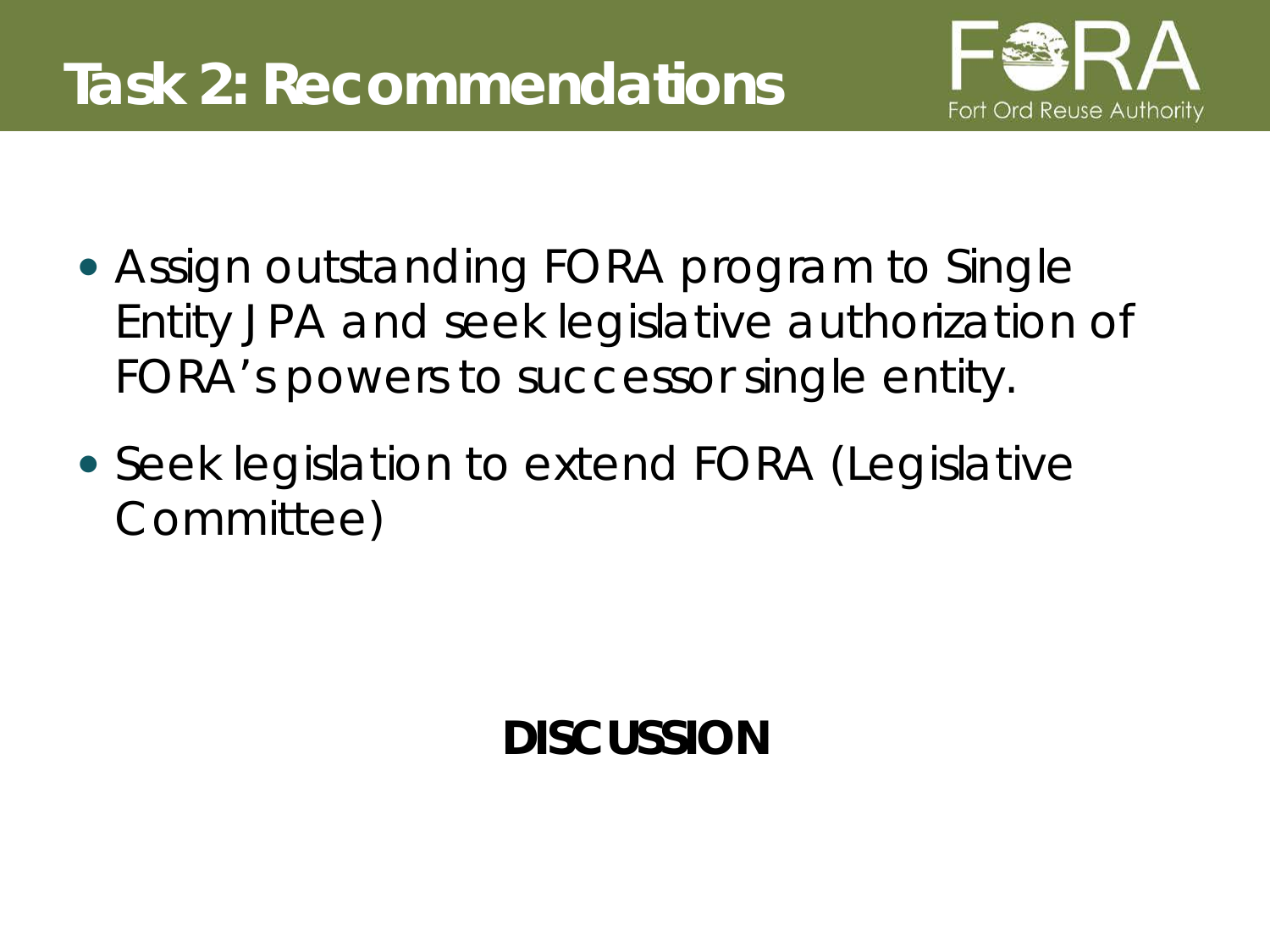## **Task 2: Recommendations-Multiple Agency**



- Utilize FORA CIP as of a date certain for list of FORA Program;
- Assign lead agencies based upon the draft recommended entities;
- Draft Transition Agreements and/or Reimbursement Agreements with successor entities and/or lead agencies;
- Address nexus issues in Transition Agreements.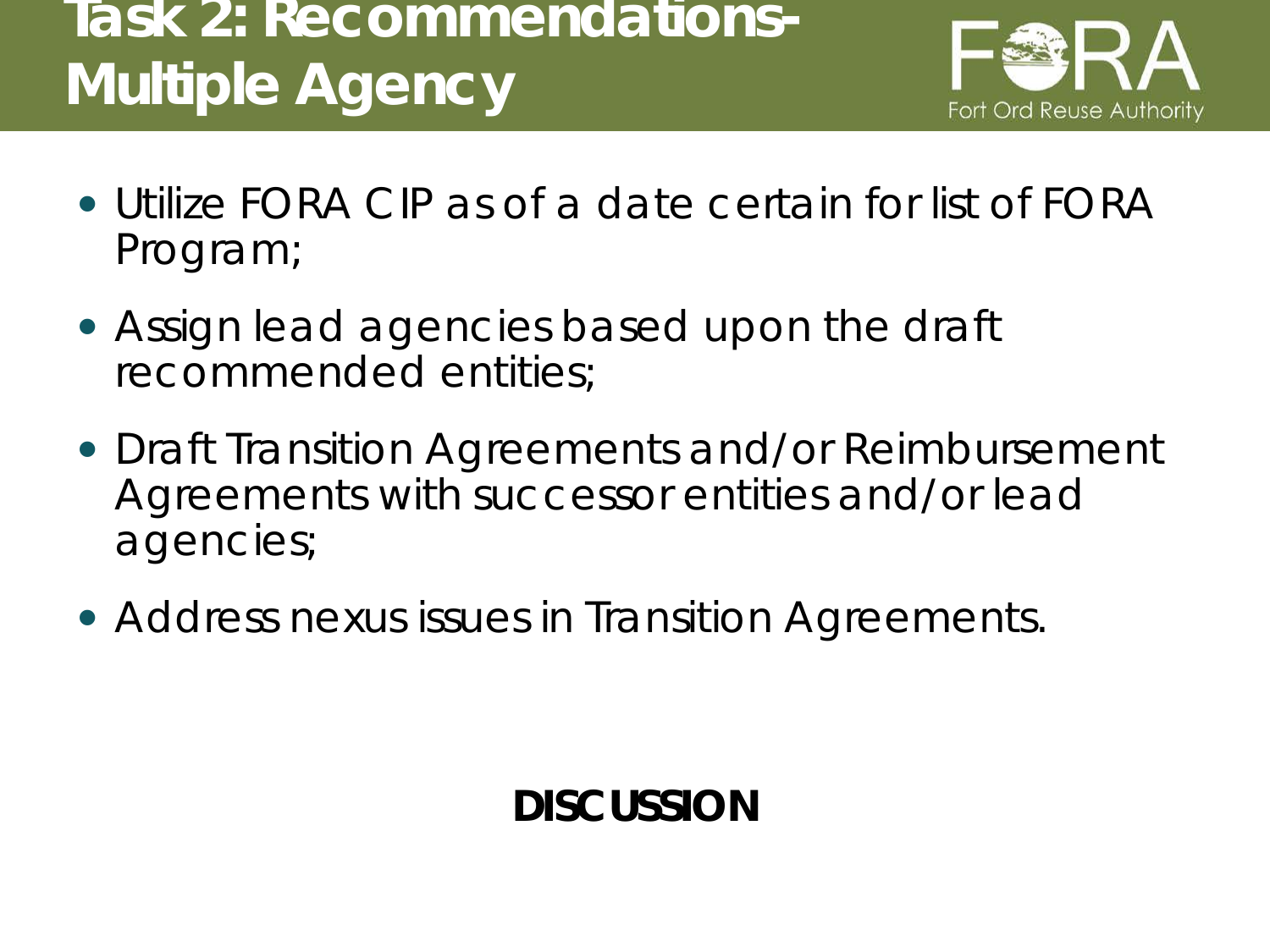

## **Resources to meet post-FORA obligations:**

- Land Sales/Lease Revenues
- Development/Impact Fees/Financing Districts
- Sales/Transient-Occupancy Tax
- Property Tax Increases

**Selection of Financing Mechanism Revenue collection & distribution** (e.g. Escrow Accounts, JPA, TAMC?, MCWD?, Assignment of Implementation Agreements)

*Target consensus date: September 1, 2017*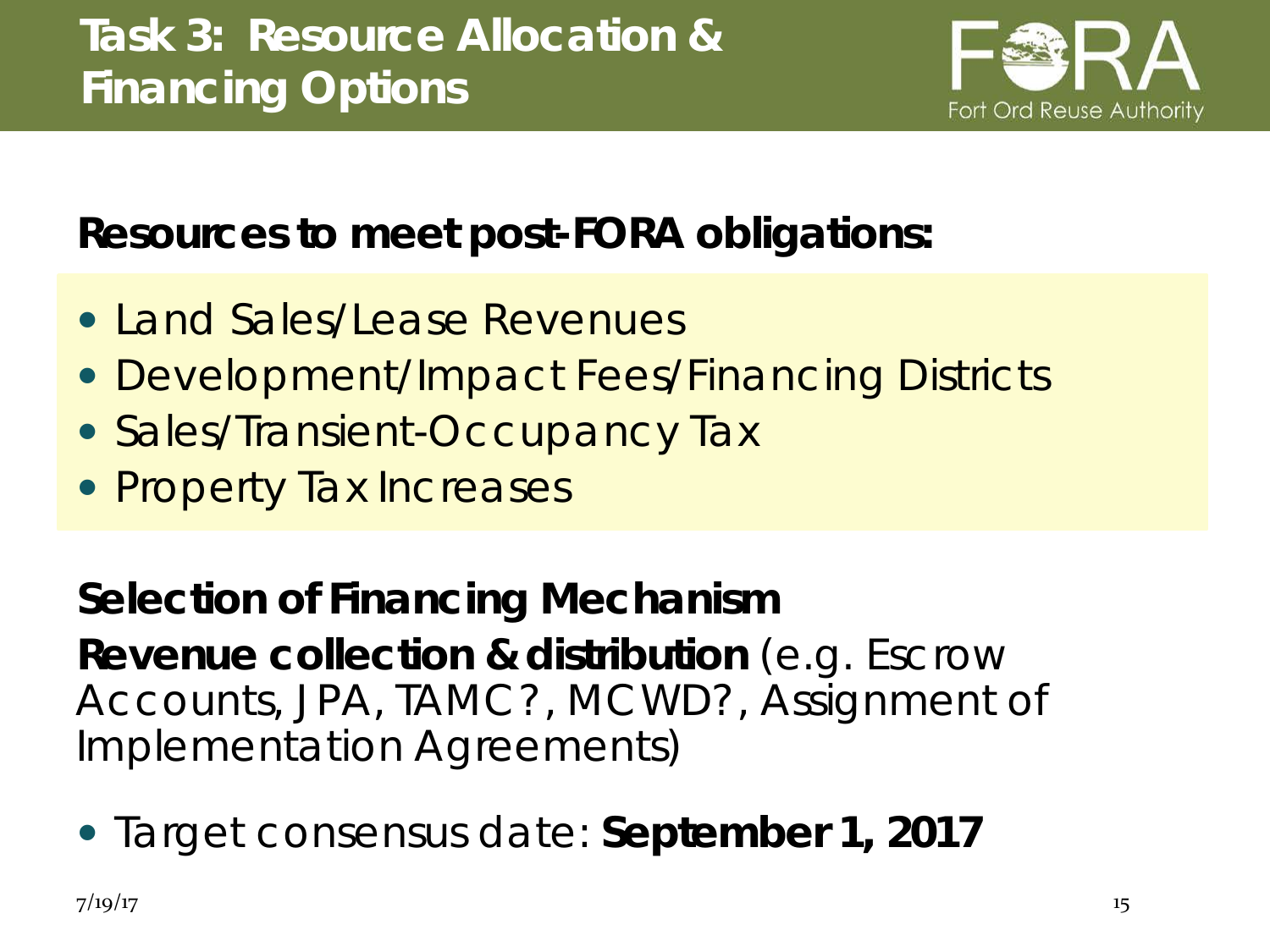

**Fair and equitable share** *means* a financial contribution to FORA to be applied toward a jurisdiction's share of basewide mitigation measures and basewide costs.

- a. Land sale or lease proceeds (50%)
- b. FORA tax share health-safety code 33492.70
- c. FORA fees and assessments
- d. Less jurisdiction performance of base wide mitigation measures and/or costs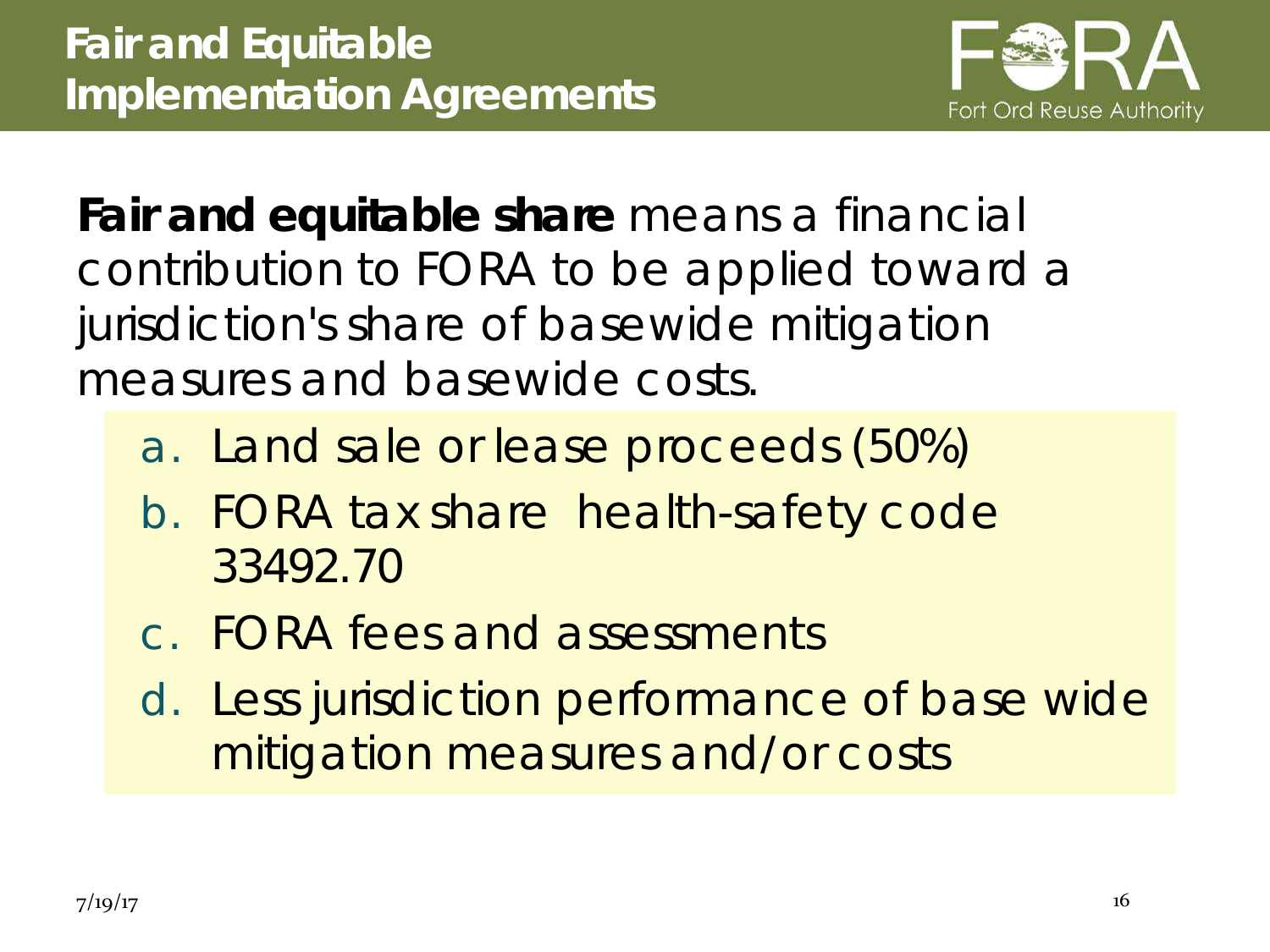

e. If FORA is unable, despite reasonable good faith efforts, to pay Basewide Costs and undertake Basewide Mitigation Measures, then upon a request from FORA, the **Jurisdiction shall initiate a process to consider its own financing mechanisms to raise revenues to contribute, toward Basewide Costs and the cost of undertaking Basewide Mitigation Measures. Nothing in this Section 6(f) requires the Jurisdiction to adopt any specific financing mechanism or contribute any funds to alleviate FORA's funding insufficiency.**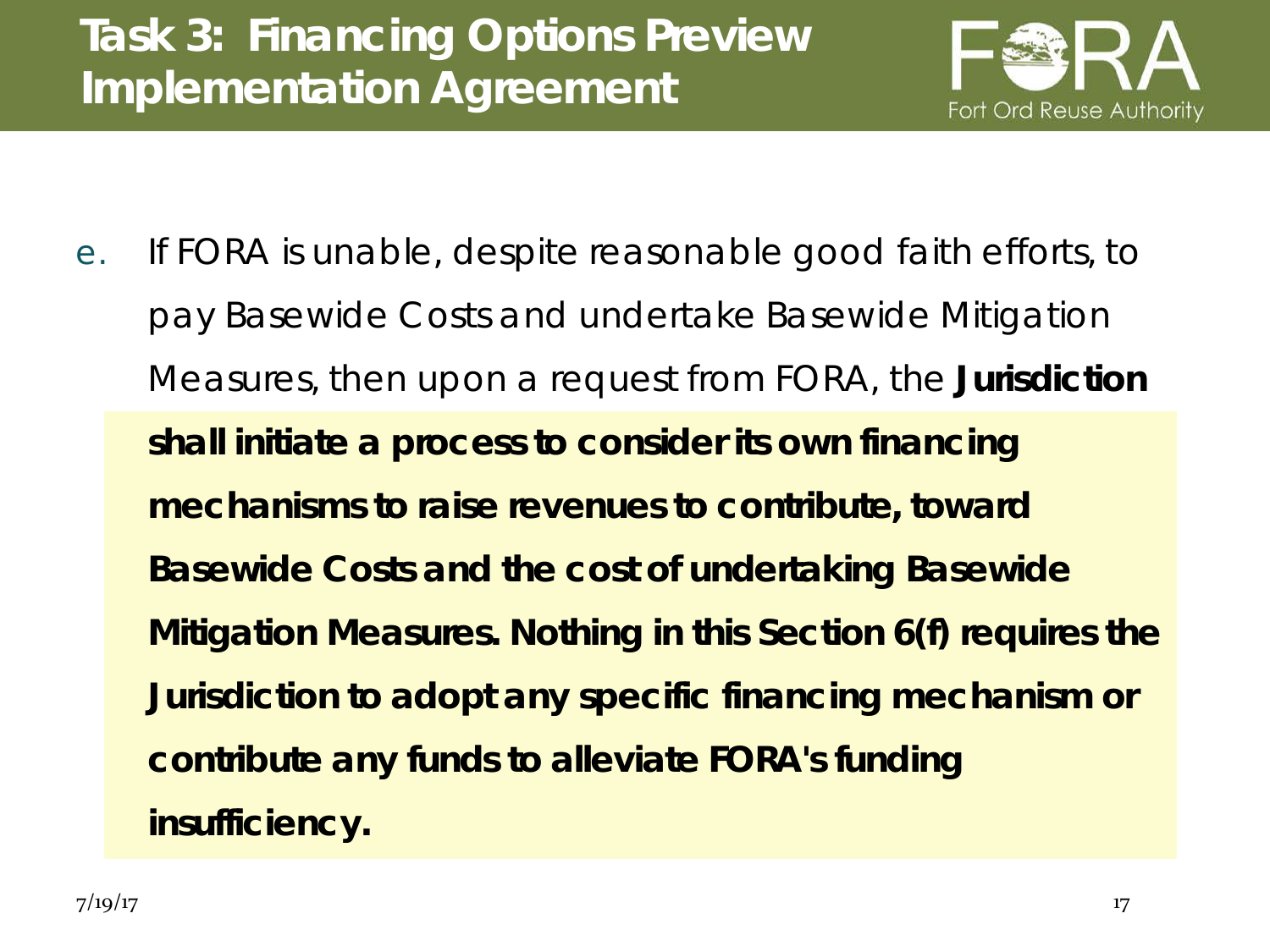

- Allocate a fair and equitable amount to each Jurisdiction to complete the remaining FORA Program
- Direct collections/payments to JPA or equivalent entity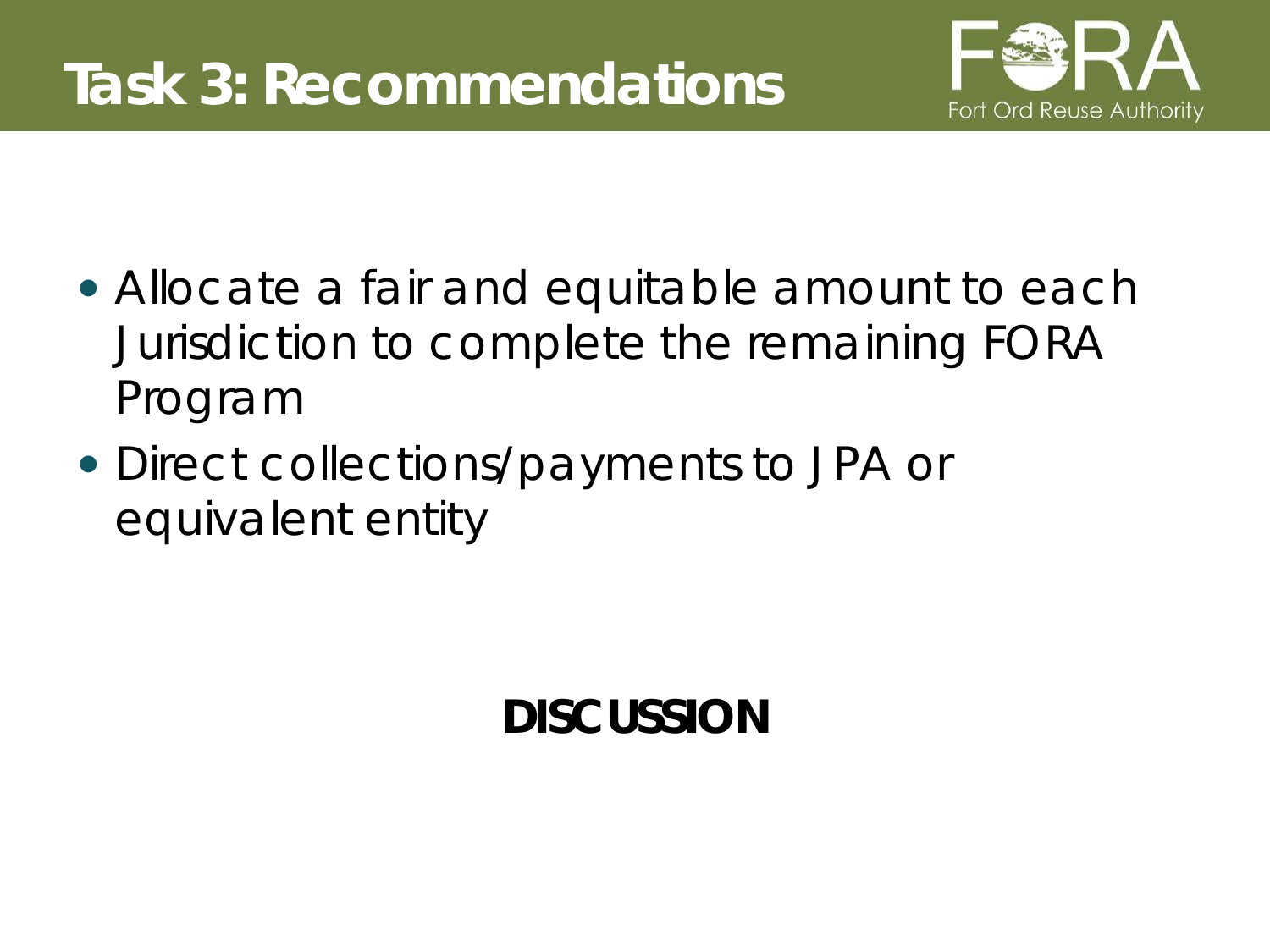

- A. Assign responsibilities to local entity/ies (FORA members) and/or regional/state agencies.
- B. Create a FORA successor agency or Joint Powers Authority / Community Services District for a fixed term.
- C. Extend FORA as is, or restructure membership, retaining legislative authorities for a fixed term.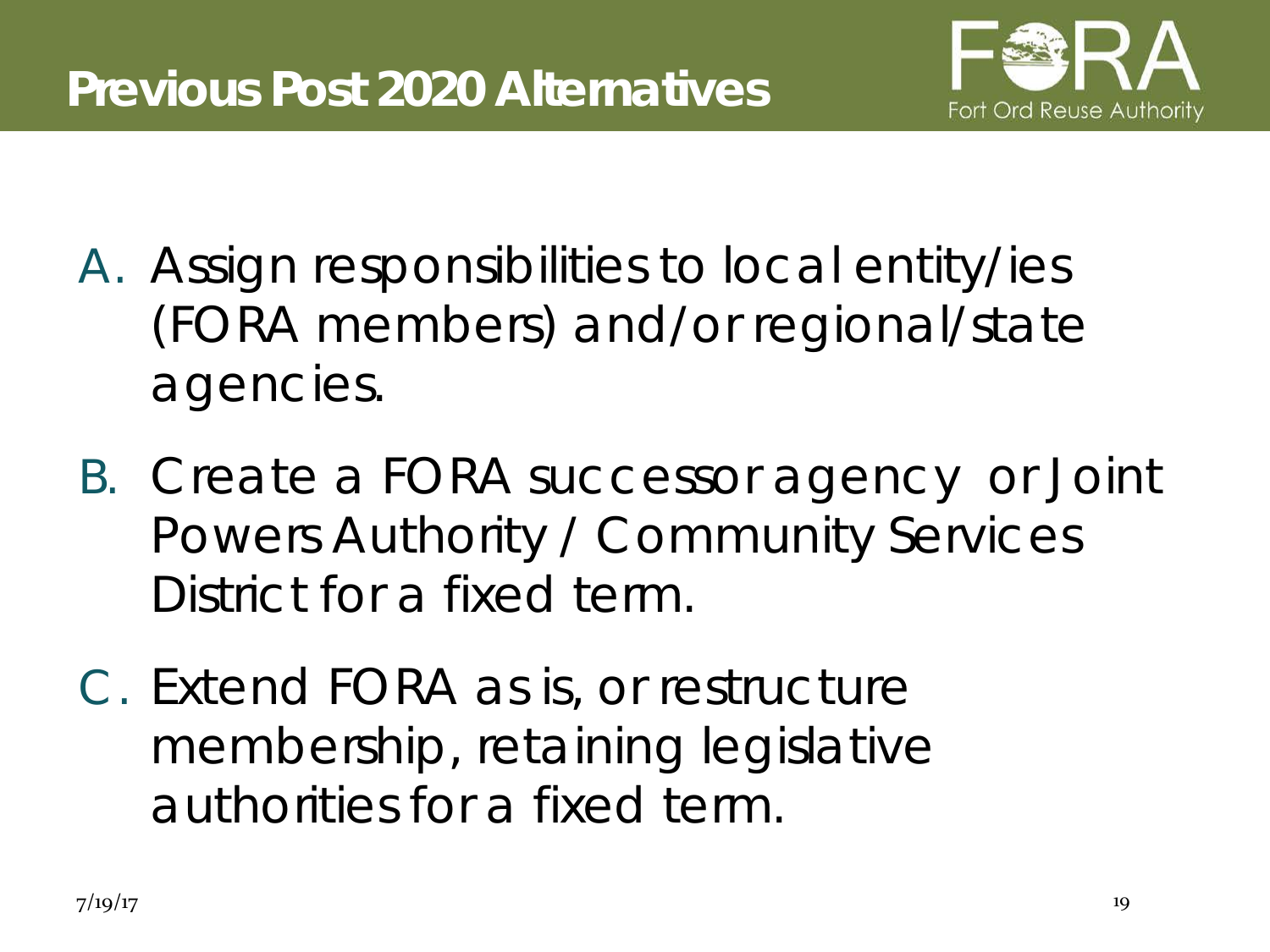

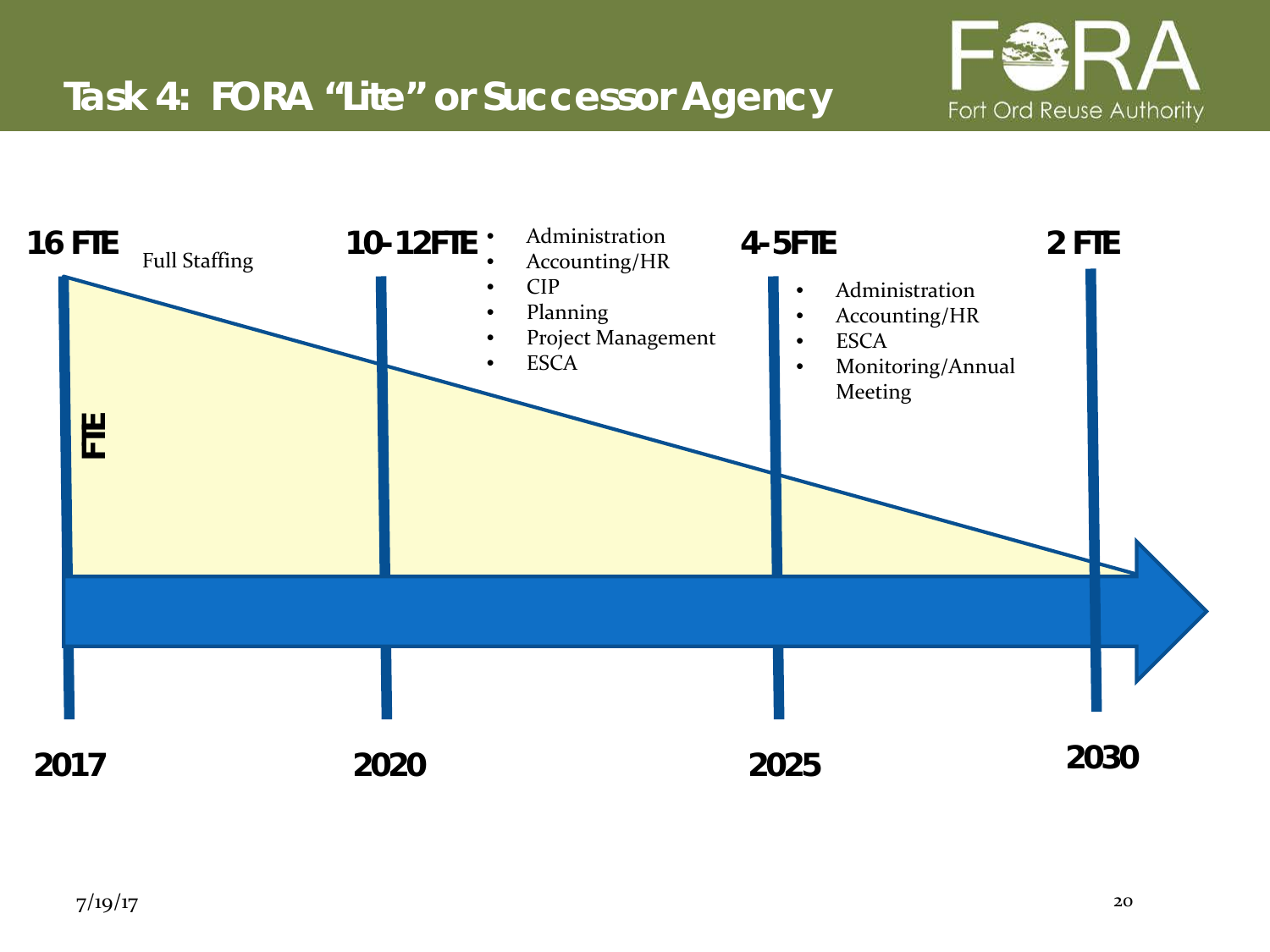

## Create Single EntityJPA to implement the remaining FORA Program